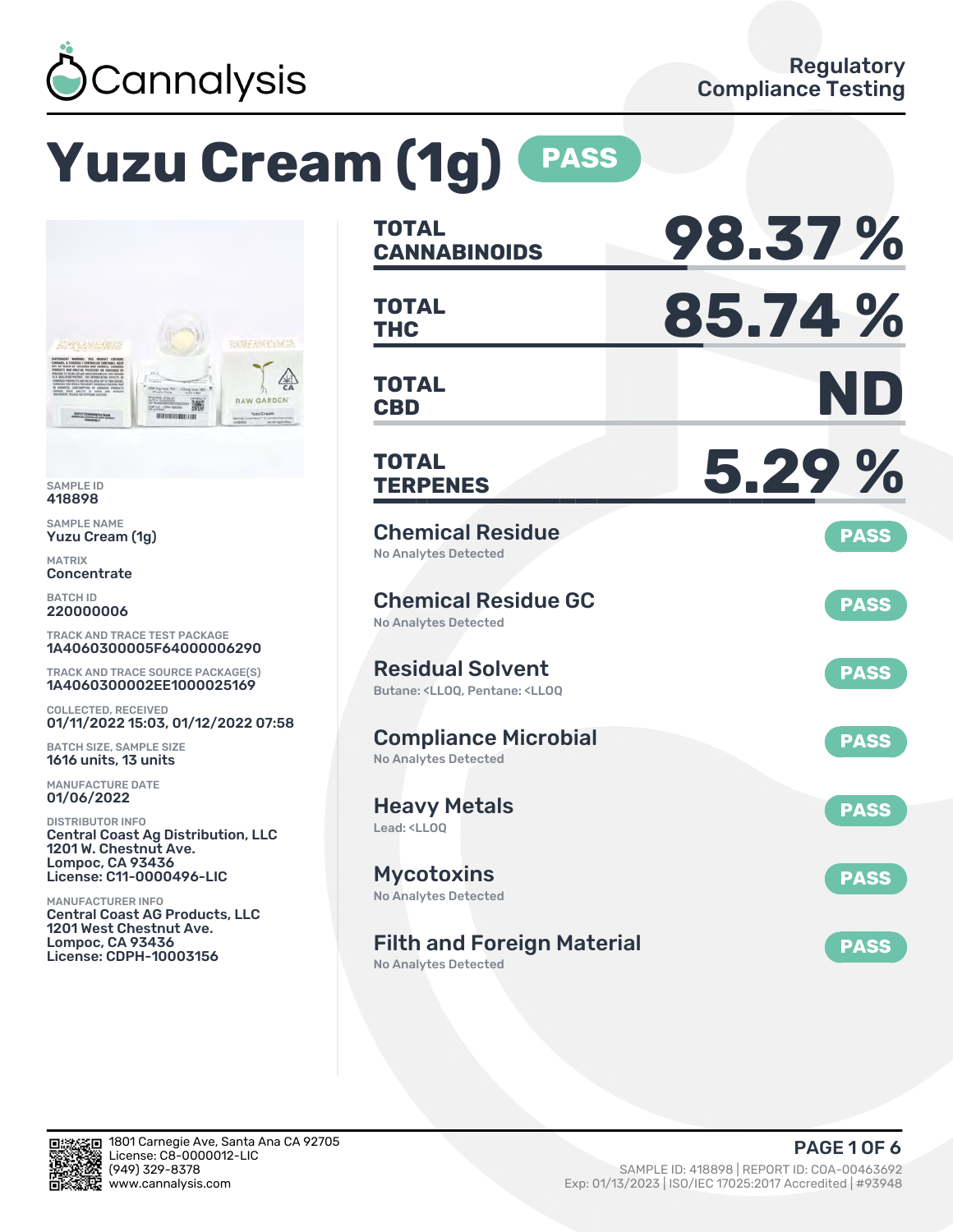

# CANNABINOID ANALYSIS

Total THC,CBD value(s) have been decarboxylated.

| TOTAL THC:          | 857.4 mg/g (85.74 %), 857.4 mg per package |
|---------------------|--------------------------------------------|
| TOTAL CBD:          | ND.                                        |
| TOTAL CANNABINOIDS: | 983.7 mg/g (98.37 %)                       |

UNIT OF MEASUREMENT: Milligrams per Gram(mg/g)

| <b>ANALYTE</b>         | <b>RESULT</b>         | <b>LOD</b> | <b>LLOO</b> | <b>ANALYTE</b>   | <b>RESULT</b> | <b>LOD</b> |        | <b>LLOO</b> |
|------------------------|-----------------------|------------|-------------|------------------|---------------|------------|--------|-------------|
| THCa                   | 975.0 mg/g (97.50 %)  | 0.5000     | 1.0000      | CBDa             | <b>ND</b>     |            | 0.5000 | 1.0000      |
| D9THC                  | 2.275 mg/g (0.2275 %) | 0.5000     | 1.0000      | <b>CBD</b>       | <b>ND</b>     |            | 0.5000 | 1.0000      |
| D8THC                  | <b>ND</b>             | 0.5000     | 1.0000      | CBD <sub>v</sub> | <b>ND</b>     |            | 0.5000 | 1.0000      |
| <b>CBN</b>             | $\leq 1$ mg/g         | 0.5000     | 1.0000      | CBCa             | <b>ND</b>     |            | 0.5000 | 1.0000      |
| THCva                  | 5.117 mg/g (0.5117 %) | 0.5000     | 1.0000      | CBC              | <b>ND</b>     |            | 0.5000 | 1.0000      |
| <b>THC<sub>v</sub></b> | ND                    | 0.5000     | 1.0000      | CBGa             | <b>ND</b>     |            | 0.5000 | 1.0000      |
| ExoTHC                 | 1.279 mg/g (0.1279 %) | 0.5000     | 1.0000      | <b>CBG</b>       | <b>ND</b>     |            | 0.5000 | 1.0000      |
| <b>CBL</b>             | <b>ND</b>             | 0.5000     | 1.0000      |                  |               |            |        |             |

#### ADDITIONAL INFORMATION

| Method:              | SOP-TECH-001 | Sample Prepped: 01/12/2022 12:17  | Sample Approved: 01/13/2022 09:52  |  |
|----------------------|--------------|-----------------------------------|------------------------------------|--|
| Instrument: UPLC-DAD |              | Sample Analyzed: 01/12/2022 13:04 | Prep-Analytical Batch: 34897-28791 |  |



TOTAL TERPENES: 52.96 mg/g (5.296 %)

| UNIT OF MEASUREMENT:    | Milligrams per Gram(mg/g)                                                                                                  |            |             |                        |                                                    |            |             |
|-------------------------|----------------------------------------------------------------------------------------------------------------------------|------------|-------------|------------------------|----------------------------------------------------|------------|-------------|
| <b>ANALYTE</b>          | <b>RESULT</b>                                                                                                              | <b>LOD</b> | <b>LLOO</b> | <b>ANALYTE</b>         | <b>RESULT</b>                                      | <b>LOD</b> | <b>LLOQ</b> |
| 3-Carene                | <b>ND</b>                                                                                                                  | 1.000      | 2.500       | Alpha bisabolol        | <ll0q< td=""><td>0.1000</td><td>0.500</td></ll0q<> | 0.1000     | 0.500       |
| Alpha cedrene           | <b>ND</b>                                                                                                                  | 1.000      | 2.500       | Alpha humulene         | 3.495 mg/g (0.3495 %)                              | 0.5000     | 1.000       |
| Alpha pinene            | 1.780 mg/g (0.1780 %)                                                                                                      | 0.1000     | 1.000       | Alpha terpinene        | <b>ND</b>                                          | 0.5000     | 1.000       |
| Alpha terpineol         | 1.365 mg/g $(0.1365\%)$                                                                                                    | 0.3260     | 0.6520      | Beta caryophyllene     | 12.19 mg/g (1.219 %)                               | 0.5000     | 1.000       |
| Beta myrcene            | 5.005 mg/g (0.5005 %)                                                                                                      | 0.5000     | 1.000       | Beta pinene            | 1.471 mg/g $(0.1471%)$                             | 0.6070     | 1.214       |
| Borneol                 | <b>ND</b>                                                                                                                  | 1.000      | 2.500       | Camphene               | <lloq< td=""><td>0.5000</td><td>1.000</td></lloq<> | 0.5000     | 1.000       |
| Camphor                 | <b>ND</b>                                                                                                                  | 0.1000     | 0.5000      | Caryophyllene oxide ND |                                                    | 0.5000     | 2.500       |
| Cedrol                  | <b>ND</b>                                                                                                                  | 0.5000     | 1.000       | Cis geraniol           | <b>ND</b>                                          | 1.000      | 2.500       |
| Cis nerolidol           | <b>ND</b>                                                                                                                  | 2.500      | 5.000       | Eucalyptol             | <b>ND</b>                                          | 0.1000     | 0.500       |
| Fenchol                 | 2.346 mg/g (0.2346 %)                                                                                                      | 0.5000     | 1.000       | Fenchone               | <lloo< td=""><td>0.1000</td><td>0.500</td></lloo<> | 0.1000     | 0.500       |
| Gamma terpinene         | <ll0q< td=""><td>0.1000</td><td>0.5000</td><td>Gamma terpineol</td><td><b>ND</b></td><td>0.2090</td><td>0.523</td></ll0q<> | 0.1000     | 0.5000      | Gamma terpineol        | <b>ND</b>                                          | 0.2090     | 0.523       |
| Geranyl acetate         | <b>ND</b>                                                                                                                  | 0.1000     | 0.5000      | Guaiol                 | <b>ND</b>                                          | 2.500      | 5.000       |
| Isoborneol              | <b>ND</b>                                                                                                                  | 0.5000     | 1.000       | Isopulegol             | <b>ND</b>                                          | 2.500      | 5.000       |
| Limonene                | 16.68 mg/g (1.668 %)                                                                                                       | 0.5000     | 2.500       | Linalool               | 3.135 mg/g (0.3135 %)                              | 0.5000     | 1.000       |
| Menthol                 | ND.                                                                                                                        | 1.000      | 2.500       | Ocimene 1              | <b>ND</b>                                          | 0.1550     | 0.310       |
| Ocimene 2               | $<$ LLOO                                                                                                                   | 0.3450     | 1.725       | P-cymene               | <b>ND</b>                                          | 0.5230     | 1.045       |
| P-mentha-1.5-diene ND   |                                                                                                                            | 0.5000     | 1.000       | Pulegone               | <b>ND</b>                                          | 0.1000     | 0.500       |
| Sabinene                | <b>ND</b>                                                                                                                  | 0.5000     | 1.000       | Terpinolene            | 5.494 mg/g (0.5494 %)                              | 0.1000     | 0.500       |
| Trans beta farnesene ND |                                                                                                                            | 2.500      | 5.000       | Trans geraniol         | <b>ND</b>                                          | 0.5000     | 2.500       |
| Trans nerolidol         | <b>ND</b>                                                                                                                  | 0.5000     | 2.500       | Valencene              | <b>ND</b>                                          | 0.5000     | 1.000       |

| ANALYTE                 | <b>RESULT</b>                                                                                                               | <b>LOD</b> | <b>LLOQ</b> | <b>ANALYTE</b>         | <b>RESULT</b>                                       | <b>LOD</b> | <b>LLOQ</b> |
|-------------------------|-----------------------------------------------------------------------------------------------------------------------------|------------|-------------|------------------------|-----------------------------------------------------|------------|-------------|
| 3-Carene                | <b>ND</b>                                                                                                                   | 1.000      | 2.500       | Alpha bisabolol        | <lloq< td=""><td>0.1000</td><td>0.5000</td></lloq<> | 0.1000     | 0.5000      |
| Alpha cedrene           | <b>ND</b>                                                                                                                   | 1.000      | 2.500       | Alpha humulene         | 3.495 mg/g (0.3495 %)                               | 0.5000     | 1.000       |
| Alpha pinene            | 1.780 mg/g $(0.1780\%)$                                                                                                     | 0.1000     | 1.000       | Alpha terpinene        | <b>ND</b>                                           | 0.5000     | 1.000       |
| Alpha terpineol         | 1.365 mg/g $(0.1365%)$                                                                                                      | 0.3260     | 0.6520      | Beta caryophyllene     | 12.19 mg/g (1.219 %)                                | 0.5000     | 1.000       |
| Beta myrcene            | 5.005 mg/g (0.5005 %)                                                                                                       | 0.5000     | 1.000       | Beta pinene            | 1.471 mg/g $(0.1471%)$                              | 0.6070     | 1.214       |
| Borneol                 | <b>ND</b>                                                                                                                   | 1.000      | 2.500       | Camphene               | <lloq< td=""><td>0.5000</td><td>1.000</td></lloq<>  | 0.5000     | 1.000       |
| Camphor                 | <b>ND</b>                                                                                                                   | 0.1000     | 0.5000      | Caryophyllene oxide ND |                                                     | 0.5000     | 2.500       |
| Cedrol                  | <b>ND</b>                                                                                                                   | 0.5000     | 1.000       | Cis geraniol           | <b>ND</b>                                           | 1.000      | 2.500       |
| Cis nerolidol           | <b>ND</b>                                                                                                                   | 2.500      | 5.000       | Eucalyptol             | <b>ND</b>                                           | 0.1000     | 0.5000      |
| Fenchol                 | 2.346 mg/g (0.2346 %)                                                                                                       | 0.5000     | 1.000       | Fenchone               | <lloq< td=""><td>0.1000</td><td>0.5000</td></lloq<> | 0.1000     | 0.5000      |
| Gamma terpinene         | <lloq< td=""><td>0.1000</td><td>0.5000</td><td>Gamma terpineol</td><td><b>ND</b></td><td>0.2090</td><td>0.5230</td></lloq<> | 0.1000     | 0.5000      | Gamma terpineol        | <b>ND</b>                                           | 0.2090     | 0.5230      |
| Geranyl acetate         | <b>ND</b>                                                                                                                   | 0.1000     | 0.5000      | Guaiol                 | <b>ND</b>                                           | 2.500      | 5.000       |
| Isoborneol              | <b>ND</b>                                                                                                                   | 0.5000     | 1.000       | Isopulegol             | <b>ND</b>                                           | 2.500      | 5.000       |
| Limonene                | 16.68 mg/g (1.668 %)                                                                                                        | 0.5000     | 2.500       | Linalool               | 3.135 mg/g (0.3135 %)                               | 0.5000     | 1.000       |
| Menthol                 | <b>ND</b>                                                                                                                   | 1.000      | 2.500       | Ocimene 1              | <b>ND</b>                                           | 0.1550     | 0.3100      |
| Ocimene 2               | <lloq< td=""><td>0.3450</td><td>1.725</td><td>P-cymene</td><td><b>ND</b></td><td>0.5230</td><td>1.045</td></lloq<>          | 0.3450     | 1.725       | P-cymene               | <b>ND</b>                                           | 0.5230     | 1.045       |
| P-mentha-1,5-diene ND   |                                                                                                                             | 0.5000     | 1.000       | Pulegone               | <b>ND</b>                                           | 0.1000     | 0.5000      |
| Sabinene                | <b>ND</b>                                                                                                                   | 0.5000     | 1.000       | Terpinolene            | 5.494 mg/g (0.5494 %)                               | 0.1000     | 0.5000      |
| Trans beta farnesene ND |                                                                                                                             | 2.500      | 5.000       | Trans geraniol         | <b>ND</b>                                           | 0.5000     | 2.500       |
| Trans nerolidol         | <b>ND</b>                                                                                                                   | 0.5000     | 2.500       | Valencene              | <b>ND</b>                                           | 0.5000     | 1.000       |



PAGE 2 OF 6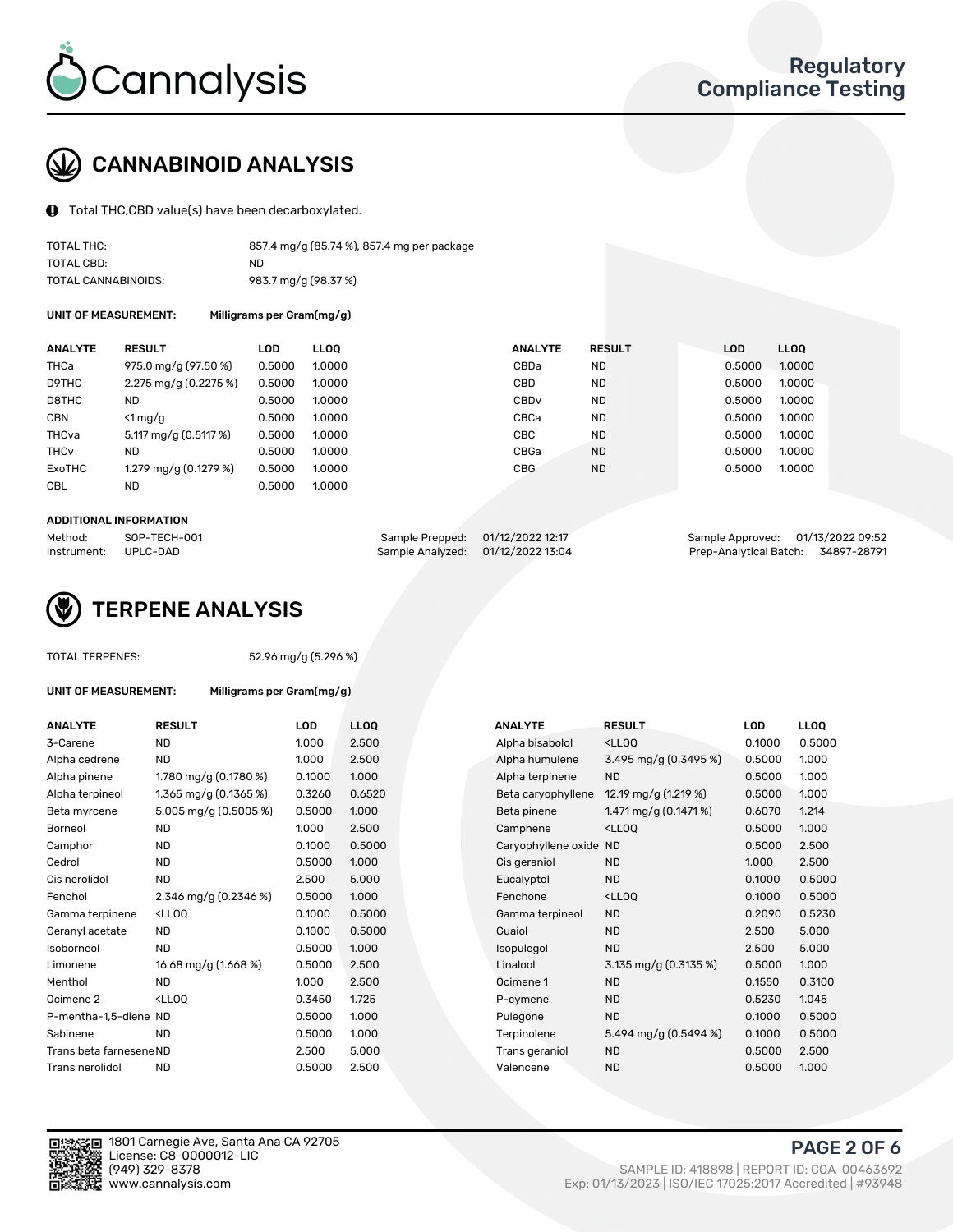

# Regulatory Compliance Testing

#### ADDITIONAL INFORMATION

Method: SOP-TECH-027 Sample Prepped: 01/12/2022 12:16 Sample Approved: 01/13/2022 10:57 Prep-Analytical Batch: 34887-28786



CHEMICAL RESIDUE ANALYSIS PASS

UNIT OF MEASUREMENT: Micrograms per Gram(ug/g)

| <b>ANALYTE</b>    | <b>RESULT</b> | LOD    | LL <sub>OO</sub> | <b>ACTION LEVEL</b> |      | <b>ANALYTE</b>      | <b>RESULT</b> | LOD    | <b>LLOQ</b> | <b>ACTION LEVEL</b> |      |
|-------------------|---------------|--------|------------------|---------------------|------|---------------------|---------------|--------|-------------|---------------------|------|
| Abamectin         | <b>ND</b>     | 0.0200 | 0.0400           | 0.1000              | Pass | Acephate            | <b>ND</b>     | 0.0200 | 0.0400      | 0.1000              | Pass |
| Acequinocyl       | <b>ND</b>     | 0.0200 | 0.0400           | 0.1000              | Pass | Acetamiprid         | <b>ND</b>     | 0.0200 | 0.0400      | 0.1000              | Pass |
| Aldicarb          | <b>ND</b>     | 0.0200 | 0.0400           | 0.0                 | Pass | Azoxystrobin        | <b>ND</b>     | 0.0200 | 0.0400      | 0.1000              | Pass |
| Bifenazate        | <b>ND</b>     | 0.0200 | 0.0400           | 0.1000              | Pass | <b>Bifenthrin</b>   | <b>ND</b>     | 0.0200 | 0.0400      | 3.000               | Pass |
| <b>Boscalid</b>   | <b>ND</b>     | 0.0200 | 0.0400           | 0.1000              | Pass | Carbaryl            | <b>ND</b>     | 0.0200 | 0.0400      | 0.5000              | Pass |
| Carbofuran        | <b>ND</b>     | 0.0200 | 0.0400           | 0.0                 | Pass | Chlorantraniliprole | <b>ND</b>     | 0.0200 | 0.0400      | 10.00               | Pass |
| Clofentezine      | <b>ND</b>     | 0.0200 | 0.0400           | 0.1000              | Pass | Coumaphos           | <b>ND</b>     | 0.0200 | 0.0400      | 0.0                 | Pass |
| Cyfluthrin        | <b>ND</b>     | 0.4000 | 1.000            | 2.000               | Pass | Cypermethrin        | <b>ND</b>     | 0.4000 | 1.000       | 1.000               | Pass |
| Daminozide        | <b>ND</b>     | 0.0200 | 0.0400           | 0.0                 | Pass | Diazinon            | <b>ND</b>     | 0.0200 | 0.0400      | 0.1000              | Pass |
| <b>Dichlorvos</b> | <b>ND</b>     | 0.0200 | 0.0400           | 0.0                 | Pass | Dimethoate          | <b>ND</b>     | 0.0200 | 0.0400      | 0.0                 | Pass |
| Dimethomorph      | <b>ND</b>     | 0.0200 | 0.0400           | 2.000               | Pass | <b>Ethoprophos</b>  | <b>ND</b>     | 0.0200 | 0.0400      | 0.0                 | Pass |
| Etofenprox        | <b>ND</b>     | 0.0200 | 0.0400           | 0.0                 | Pass | Etoxazole           | <b>ND</b>     | 0.0200 | 0.0400      | 0.1000              | Pass |
| Fenhexamid        | <b>ND</b>     | 0.0200 | 0.0400           | 0.1000              | Pass | Fenoxycarb          | <b>ND</b>     | 0.0200 | 0.0400      | 0.0                 | Pass |
| Fenpyroximate     | <b>ND</b>     | 0.0200 | 0.0400           | 0.1000              | Pass | Fipronil            | <b>ND</b>     | 0.0400 | 0.1000      | 0.0                 | Pass |
| Flonicamid        | <b>ND</b>     | 0.0200 | 0.0400           | 0.1000              | Pass | Fludioxonil         | <b>ND</b>     | 0.0200 | 0.0400      | 0.1000              | Pass |
| Hexythiazox       | <b>ND</b>     | 0.0200 | 0.0400           | 0.1000              | Pass | Imazalil            | <b>ND</b>     | 0.0200 | 0.0400      | 0.0                 | Pass |
| Imidacloprid      | <b>ND</b>     | 0.0200 | 0.0400           | 5.000               | Pass | Kresoxim methyl     | <b>ND</b>     | 0.0200 | 0.0400      | 0.1000              | Pass |
| Malathion         | <b>ND</b>     | 0.0200 | 0.0400           | 0.5000              | Pass | Metalaxyl           | <b>ND</b>     | 0.0200 | 0.0400      | 2.000               | Pass |
| Methiocarb        | <b>ND</b>     | 0.0200 | 0.0400           | 0.0                 | Pass | Methomyl            | <b>ND</b>     | 0.0200 | 0.0400      | 1.000               | Pass |
| Mevinphos         | <b>ND</b>     | 0.0200 | 0.0400           | 0.0                 | Pass | Myclobutanil        | <b>ND</b>     | 0.0200 | 0.0400      | 0.1000              | Pass |
| Naled             | <b>ND</b>     | 0.0200 | 0.0400           | 0.1000              | Pass | Oxamyl              | <b>ND</b>     | 0.0200 | 0.0400      | 0.5000              | Pass |
| Paclobutrazol     | <b>ND</b>     | 0.0200 | 0.0400           | 0.0                 | Pass | Permethrins         | <b>ND</b>     | 0.0400 | 0.1000      | 0.5000              | Pass |
| Phosmet           | <b>ND</b>     | 0.0200 | 0.0400           | 0.1000              | Pass | Piperonyl butoxide  | <b>ND</b>     | 0.0200 | 0.0400      | 3.000               | Pass |
| Prallethrin       | <b>ND</b>     | 0.0200 | 0.0400           | 0.1000              | Pass | Propiconazole       | <b>ND</b>     | 0.0200 | 0.0400      | 0.1000              | Pass |
| Propoxur          | <b>ND</b>     | 0.0200 | 0.0400           | 0.0                 | Pass | Pyrethrins          | <b>ND</b>     | 0.0200 | 0.0400      | 0.5000              | Pass |
| Pyridaben         | <b>ND</b>     | 0.0200 | 0.0400           | 0.1000              | Pass | Spinetoram          | <b>ND</b>     | 0.0200 | 0.0400      | 0.1000              | Pass |
| Spinosad          | <b>ND</b>     | 0.0300 | 0.0700           | 0.1000              | Pass | Spiromesifen        | <b>ND</b>     | 0.0200 | 0.0400      | 0.1000              | Pass |
| Spirotetramat     | <b>ND</b>     | 0.0200 | 0.0400           | 0.1000              | Pass | Spiroxamine         | <b>ND</b>     | 0.0200 | 0.0400      | 0.0                 | Pass |
| Tebuconazole      | <b>ND</b>     | 0.0200 | 0.0400           | 0.1000              | Pass | Thiacloprid         | <b>ND</b>     | 0.0200 | 0.0400      | 0.0                 | Pass |
| Thiamethoxam      | <b>ND</b>     | 0.0200 | 0.0400           | 5.000               | Pass | Trifloxystrobin     | <b>ND</b>     | 0.0200 | 0.0400      | 0.1000              | Pass |

### ADDITIONAL INFORMATION

Method: SOP-TECH-002 Sample Prepped: 01/12/2022 12:17 Sample Approved: 01/13/2022 14:02 Prep-Analytical Batch: 34888-28787

PAGE 3 OF 6

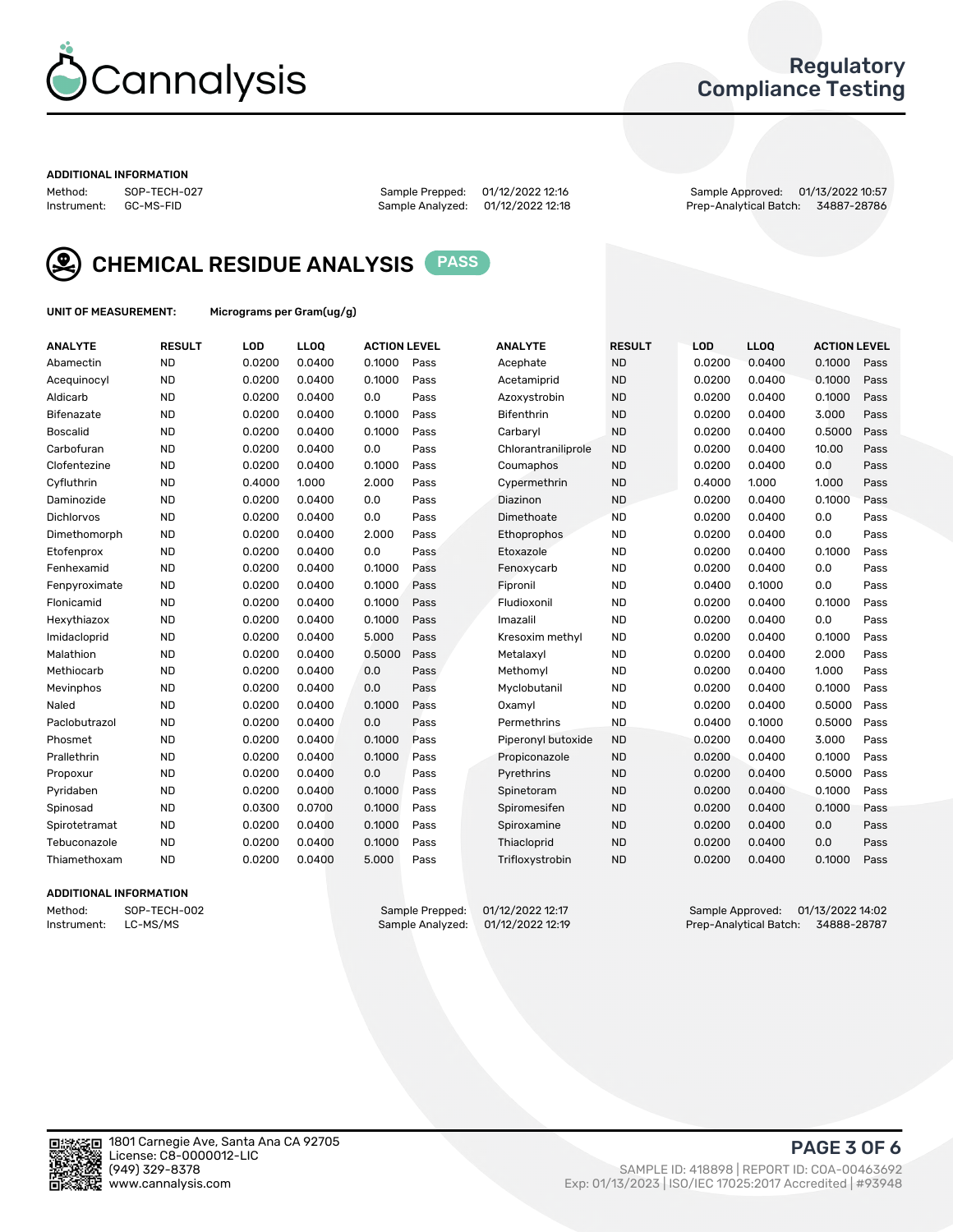

# CHEMICAL RESIDUE GC ANALYSIS PASS

| UNIT OF MEASUREMENT: | Micrograms per 0 |
|----------------------|------------------|
|                      |                  |

Gram(ug/g)

| <b>ANALYTE</b>                                   | <b>RESULT</b>            | LOD    | <b>LLOO</b> | <b>ACTION LEVEL</b> |                                     | <b>ANALYTE</b>                       | <b>RESULT</b> | LOD    | <b>LLOO</b>                                | <b>ACTION LEVEL</b>             |      |
|--------------------------------------------------|--------------------------|--------|-------------|---------------------|-------------------------------------|--------------------------------------|---------------|--------|--------------------------------------------|---------------------------------|------|
| Captan                                           | <b>ND</b>                | 0.1000 | 0.2000      | 0.7000              | Pass                                | Chlordane                            | <b>ND</b>     | 0.0109 | 0.0136                                     | 0.0                             | Pass |
| Methyl parathion                                 | <b>ND</b>                | 0.0400 | 0.1000      | 0.0                 | Pass                                | <b>PCNB</b>                          | <b>ND</b>     | 0.0200 | 0.0400                                     | 0.1000                          | Pass |
| Chlorfenapyr                                     | <b>ND</b>                | 0.0800 | 0.1000      | 0.0                 | Pass                                | Chlorpyrifos                         | <b>ND</b>     | 0.0800 | 0.1000                                     | 0.0                             | Pass |
| ADDITIONAL INFORMATION<br>Method:<br>Instrument: | SOP-TECH-010<br>GC-MS/MS |        |             |                     | Sample Prepped:<br>Sample Analyzed: | 01/12/2022 12:17<br>01/12/2022 12:19 |               |        | Sample Approved:<br>Prep-Analytical Batch: | 01/13/2022 10:16<br>34889-28788 |      |
|                                                  |                          |        |             |                     |                                     |                                      |               |        |                                            |                                 |      |

# RESIDUAL SOLVENT ANALYSIS PASS

UNIT OF MEASUREMENT: Micrograms per Gram(ug/g)

| <b>ANALYTE</b>       | <b>RESULT</b>                                                                                                                                                       | LOD    | <b>LLOO</b> | <b>ACTION LEVEL</b> |      | <b>ANALYTE</b>     | <b>RESULT</b>                                                               | LOD    | <b>LLOO</b> | <b>ACTION LEVEL</b> |      |
|----------------------|---------------------------------------------------------------------------------------------------------------------------------------------------------------------|--------|-------------|---------------------|------|--------------------|-----------------------------------------------------------------------------|--------|-------------|---------------------|------|
| Acetone              | <b>ND</b>                                                                                                                                                           | 50.00  | 100.0       | 5000                | Pass | Acetonitrile       | <b>ND</b>                                                                   | 50.00  | 100.0       | 410.0               | Pass |
| Benzene              | <b>ND</b>                                                                                                                                                           | 0.5000 | 1.000       | 1.000               | Pass | <b>Butane</b>      | <lloo< td=""><td>50.00</td><td>100.0</td><td>5000</td><td>Pass</td></lloo<> | 50.00  | 100.0       | 5000                | Pass |
| Chloroform           | <b>ND</b>                                                                                                                                                           | 0.5000 | 1.000       | 1.000               | Pass | Ethanol            | <b>ND</b>                                                                   | 50.00  | 100.0       | 5000                | Pass |
| <b>Ethyl Acetate</b> | <b>ND</b>                                                                                                                                                           | 50.00  | 100.0       | 5000                | Pass | <b>Ethyl Ether</b> | <b>ND</b>                                                                   | 50.00  | 100.0       | 5000                | Pass |
| Ethylene oxide       | <b>ND</b>                                                                                                                                                           | 0.5000 | 1.000       | 1.000               | Pass | Heptane            | <b>ND</b>                                                                   | 50.00  | 100.0       | 5000                | Pass |
| Hexane               | <b>ND</b>                                                                                                                                                           | 50.00  | 100.0       | 290.0               | Pass | Isopropyl Alcohol  | <b>ND</b>                                                                   | 50.00  | 100.0       | 5000                | Pass |
| Methanol             | <b>ND</b>                                                                                                                                                           | 50.00  | 100.0       | 3000                | Pass | Methylene chloride | <b>ND</b>                                                                   | 0.5000 | 1.000       | 1.000               | Pass |
| Pentane              | <lloo< td=""><td>50.00</td><td>100.0</td><td>5000</td><td>Pass</td><td>Propane</td><td><b>ND</b></td><td>50.00</td><td>200.0</td><td>5000</td><td>Pass</td></lloo<> | 50.00  | 100.0       | 5000                | Pass | Propane            | <b>ND</b>                                                                   | 50.00  | 200.0       | 5000                | Pass |
| Toluene              | <b>ND</b>                                                                                                                                                           | 50.00  | 100.0       | 890.0               | Pass | Xvlenes            | <b>ND</b>                                                                   | 50.08  | 100.0       | 2170                | Pass |
| Trichloroethylene    | <b>ND</b>                                                                                                                                                           | 0.5000 | 1.000       | 1.000               | Pass | 1.2-Dichloroethane | <b>ND</b>                                                                   | 0.5000 | 1.000       | 1.000               | Pass |

#### ADDITIONAL INFORMATION

Method: SOP-TECH-021 Sample Prepped: 01/12/2022 14:42 Sample Approved: 01/13/2022 16:42<br>Instrument: HS-GC-MS/FID Sample Analyzed: 01/12/2022 16:40 Prep-Analytical Batch: 34886-28798 Prep-Analytical Batch: 34886-28798



UNIT OF MEASUREMENT: Cycle Threshold (Ct)

| <b>ANALYTE</b> | <b>RESULT</b>              | LOD   | <b>LLOO</b> | <b>ACTION LEVEL</b> |                 | <b>ANALYTE</b>   | <b>RESULT</b> | LOD   | <b>LLOO</b>      |                  | <b>ACTION LEVEL</b> |
|----------------|----------------------------|-------|-------------|---------------------|-----------------|------------------|---------------|-------|------------------|------------------|---------------------|
| A.fumigatus    | <b>ND</b>                  | 33.00 | 0.0         | 0.0                 | Pass            | A. flavus        | <b>ND</b>     | 33.00 | 0.0              | 0.0              | Pass                |
| A. niger       | <b>ND</b>                  | 33.00 | 0.0         | 0.0                 | Pass            | A. terreus       | <b>ND</b>     | 33.00 | 0.0              | 0.0              | Pass                |
| <b>STEC</b>    | <b>ND</b>                  | 33.00 | 0.0         | 0.0                 | Pass            | Salmonella spp   | <b>ND</b>     | 33.00 | 0.0              | 0.0              | Pass                |
|                | ADDITIONAL INFORMATION     |       |             |                     |                 |                  |               |       |                  |                  |                     |
| Method:        | SOP-TECH-016, SOP-TECH-022 |       |             |                     | Sample Prepped: | 01/13/2022 09:28 |               |       | Sample Approved: | 01/13/2022 15:56 |                     |

Instrument: qPCR Sample Analyzed: 01/13/2022 09:29 Prep-Analytical Batch: 34894-28807

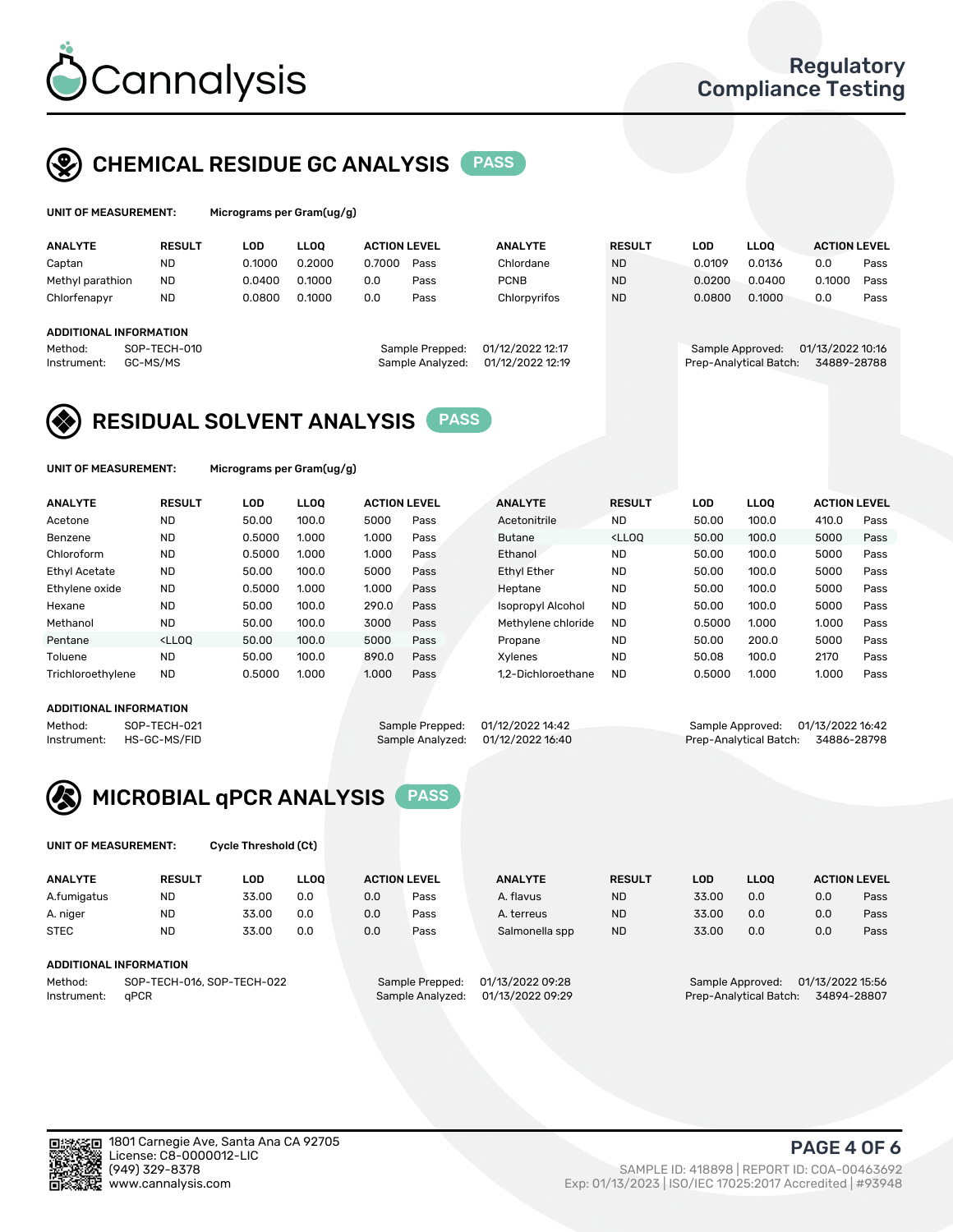

 $U$ UNIT OF MEASUREMENT: Micrograms per Gram(ug/g)



|                                                         |                                                                                                                                                                     | $1.000$ egrante per eranticial al |             |                                     |                                      |               |                  |                        |                                 |
|---------------------------------------------------------|---------------------------------------------------------------------------------------------------------------------------------------------------------------------|-----------------------------------|-------------|-------------------------------------|--------------------------------------|---------------|------------------|------------------------|---------------------------------|
| <b>ANALYTE</b>                                          | <b>RESULT</b>                                                                                                                                                       | <b>LOD</b>                        | <b>LLOO</b> | <b>ACTION LEVEL</b>                 | <b>ANALYTE</b>                       | <b>RESULT</b> | <b>LOD</b>       | <b>LLOO</b>            | <b>ACTION LEVEL</b>             |
| Arsenic                                                 | ND.                                                                                                                                                                 | 0.0120                            | 0.1000      | 0.2000<br>Pass                      | Cadmium                              | <b>ND</b>     | 0.0072           | 0.0500                 | 0.2000<br>Pass                  |
| Lead                                                    | <lloo< td=""><td>0.0068</td><td>0.0500</td><td>0.5000<br/>Pass</td><td>Mercury</td><td><b>ND</b></td><td>0.0060</td><td>0.0500</td><td>0.1000<br/>Pass</td></lloo<> | 0.0068                            | 0.0500      | 0.5000<br>Pass                      | Mercury                              | <b>ND</b>     | 0.0060           | 0.0500                 | 0.1000<br>Pass                  |
| <b>ADDITIONAL INFORMATION</b><br>Method:<br>Instrument: | SOP-TECH-013<br>ICP-MS                                                                                                                                              |                                   |             | Sample Prepped:<br>Sample Analyzed: | 01/12/2022 12:17<br>01/12/2022 12:37 |               | Sample Approved: | Prep-Analytical Batch: | 01/13/2022 08:36<br>34898-28789 |
|                                                         | <b>MYCOTOXINS ANALYSIS</b>                                                                                                                                          |                                   |             | <b>PASS</b>                         |                                      |               |                  |                        |                                 |
| UNIT OF MEASUREMENT:                                    |                                                                                                                                                                     | Micrograms per Kilogram(ug/kg)    |             |                                     |                                      |               |                  |                        |                                 |
| <b>ANALYTE</b>                                          | <b>RESULT</b>                                                                                                                                                       | LOD                               | <b>LLOO</b> | <b>ACTION LEVEL</b>                 | <b>ANALYTE</b>                       | <b>RESULT</b> | <b>LOD</b>       | <b>LLOQ</b>            | <b>ACTION LEVEL</b>             |
| Aflatoxin B1                                            | <b>ND</b>                                                                                                                                                           | 1.000                             | 2.000       | N/A                                 | Aflatoxin B2                         | <b>ND</b>     | 2.000            | 5.000                  | N/A                             |
| Aflatoxin G1                                            | <b>ND</b>                                                                                                                                                           | 2.000                             | 5.000       | N/A                                 | Aflatoxin G2                         | <b>ND</b>     | 2.000            | 5.000                  | N/A                             |

Total Aflatoxins ND 10.00 14.00 20.00 Pass Ochratoxin A ND 1.000 2.000 20.00 Pass

#### ADDITIONAL INFORMATION

Method: SOP-TECH-020 Sample Prepped: 01/12/2022 15:07 Sample Approved: 01/13/2022 14:39 Instrument: LC-MS/MS Sample Analyzed: 01/12/2022 15:09 Prep-Analytical Batch: 34891-28795

# FILTH & FOREIGN MATERIAL ANALYSIS PASS

UNIT OF MEASUREMENT: Filth and Foreign Matter (%, #/3g)

| <b>ANALYTE</b>                                              | <b>RESULT</b> | LOD | LLOO | <b>ACTION LEVEL</b>                                                         |      | <b>ANALYTE</b> | <b>RESULT</b> | LOD                                                                           | <b>LLOO</b> | <b>ACTION LEVEL</b> |      |
|-------------------------------------------------------------|---------------|-----|------|-----------------------------------------------------------------------------|------|----------------|---------------|-------------------------------------------------------------------------------|-------------|---------------------|------|
| IF RH ME                                                    | <b>ND</b>     | 0.0 | 0.0  | 1.000                                                                       | Pass | <b>IFM</b>     | <b>ND</b>     | 0.0                                                                           | 0.0         | 25.00               | Pass |
| Mold                                                        | <b>ND</b>     | 0.0 | 0.0  | 25.00                                                                       | Pass | <b>SSCD</b>    | <b>ND</b>     | 0.0                                                                           | 0.0         | 25.00               | Pass |
| ADDITIONAL INFORMATION                                      |               |     |      |                                                                             |      |                |               |                                                                               |             |                     |      |
| Method:<br>SOP-TECH-009<br>Instrument:<br>Visual Inspection |               |     |      | 01/12/2022 15:14<br>Sample Prepped:<br>01/12/2022 15:17<br>Sample Analyzed: |      |                |               | 01/12/2022 15:19<br>Sample Approved:<br>Prep-Analytical Batch:<br>34900-28796 |             |                     |      |